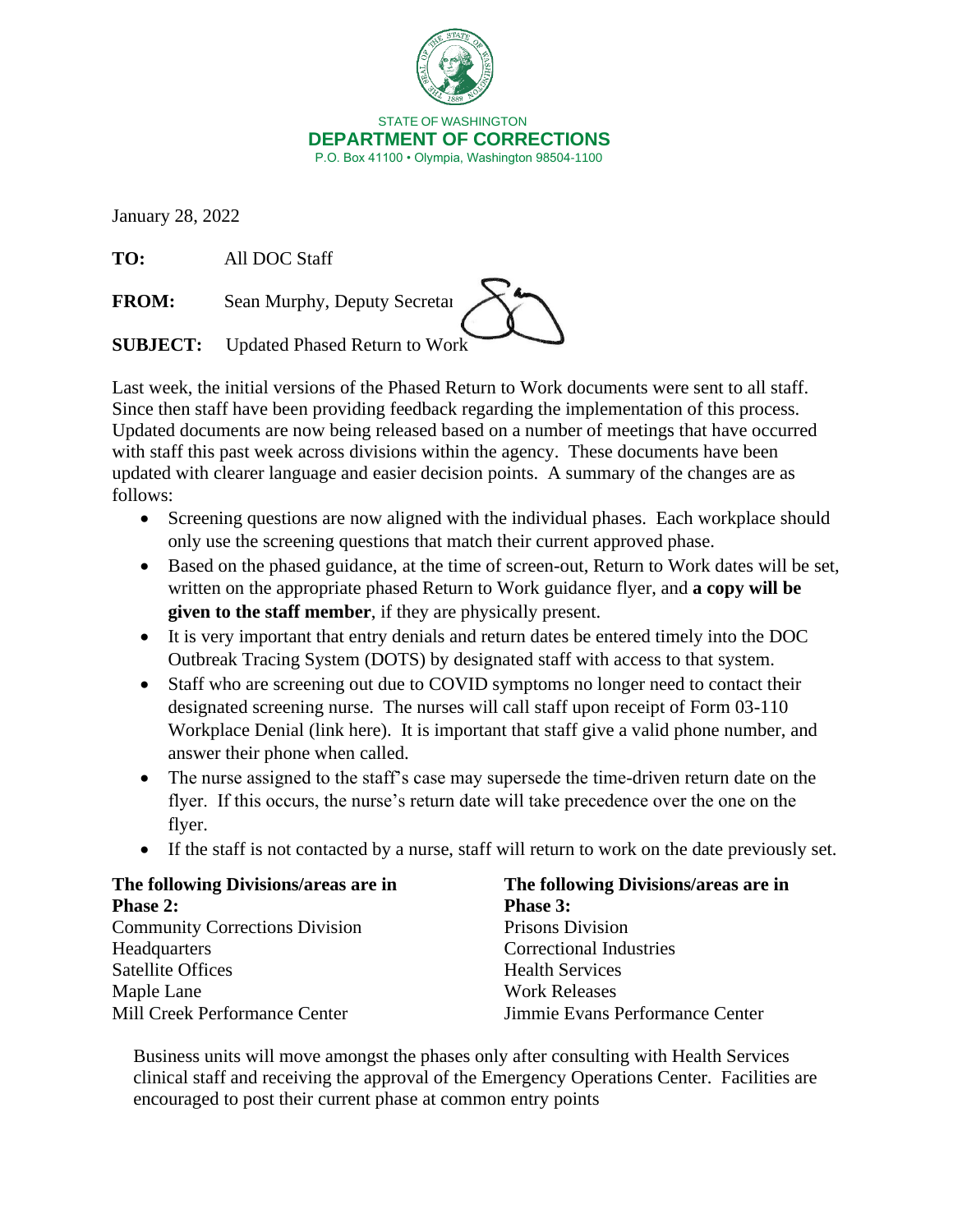## **WA DOC COVID-19 ACTIVE/PASSIVE SCREENING QUESTIONNAIRE – PHASE 2**

### *This will be updated as the CDC and WA State Health Department's information on COVID-19 continues to change.*

Your health and well-being are of the utmost importance. Measures are being taken to keep the facility/office a safe environment for employees as well as the individuals under our charge, and the public. Therefore, anyone coming into the facility/office will be screened.

The screening process will include taking temperatures and asking the following questions:

- 1. Do you have any of th[e symptoms](https://www.cdc.gov/coronavirus/2019-ncov/symptoms-testing/symptoms.html) below that are not caused by another health condition?
	- a. Fever or chills b. Cough c. Shortness of breath or difficulty breathing d. Fatigue e. Muscle or body aches f. Headache g. Recent loss of taste or smell h. Sore throat i. Congestion j. Nausea or vomiting k. Diarrhea
- 2. Within the last 5 days, have you tested positive for COVID-19 **OR** are you awaiting results of a COVID-19 test for symptoms? *(Note: This does NOT include pending routine COVID-19 testing for asymptomatic individuals)*
- 3. Within the past 5 days, has a public health or medical professional told you to self-isolate, because of concerns about a COVID-19 infection? *(Note: this doesn't include the continued self-monitoring done as a regular part of your duties consistent with CDC guidance)*
- 4. Have you been in close contact with someone who is currently suspected or confirmed COVID-19 within the past 10 days? (Close contact is being within 6 feet for 15 cumulative minutes or more over a 24-hour period; or having direct *contact with fluids from a person with COVID-19 with or without wearing a mask (i.e., being coughed or sneezed on).* **If YES, follow the Phase 2 Return to Work Guidance flyer**.

If the individual answers **YES** to any of the questions above **OR** has a temperature greater than or equal to 100.4°, they will be denied access into the facility/office unless determined otherwise by a designated DOC medical professional. Prior to sending the individual home, provide them with the **Phase 2 Return to Work Guidance flyer** and enter the new case into the Department Outbreak Tracing System (DOTS).

The following questions are for the purposes of testing **ONLY** and **will not be used for screening individuals in or out** of the workplace.

5. **Any site conducting DOC COVID-19 Staff Serial Testing is expected to ask:**  Have you submitted to a DOC COVID-19 Staff Serial Test within the last seven (7) days?

If NO, refer to the Serial Testing Protocols outlined in the All Staff memo (Subject **Update-Staff Serial Testing for those Traveling to Facilities**). with further screening and required testing, if applicable.

6. **For Prison Facility and/or Work Release sites:** 

In the last 7 days, have you traveled for non-essential purposes out of state using public transportation?

*If yes, staff expected to complete a rapid antigen test upon return to work after travel.*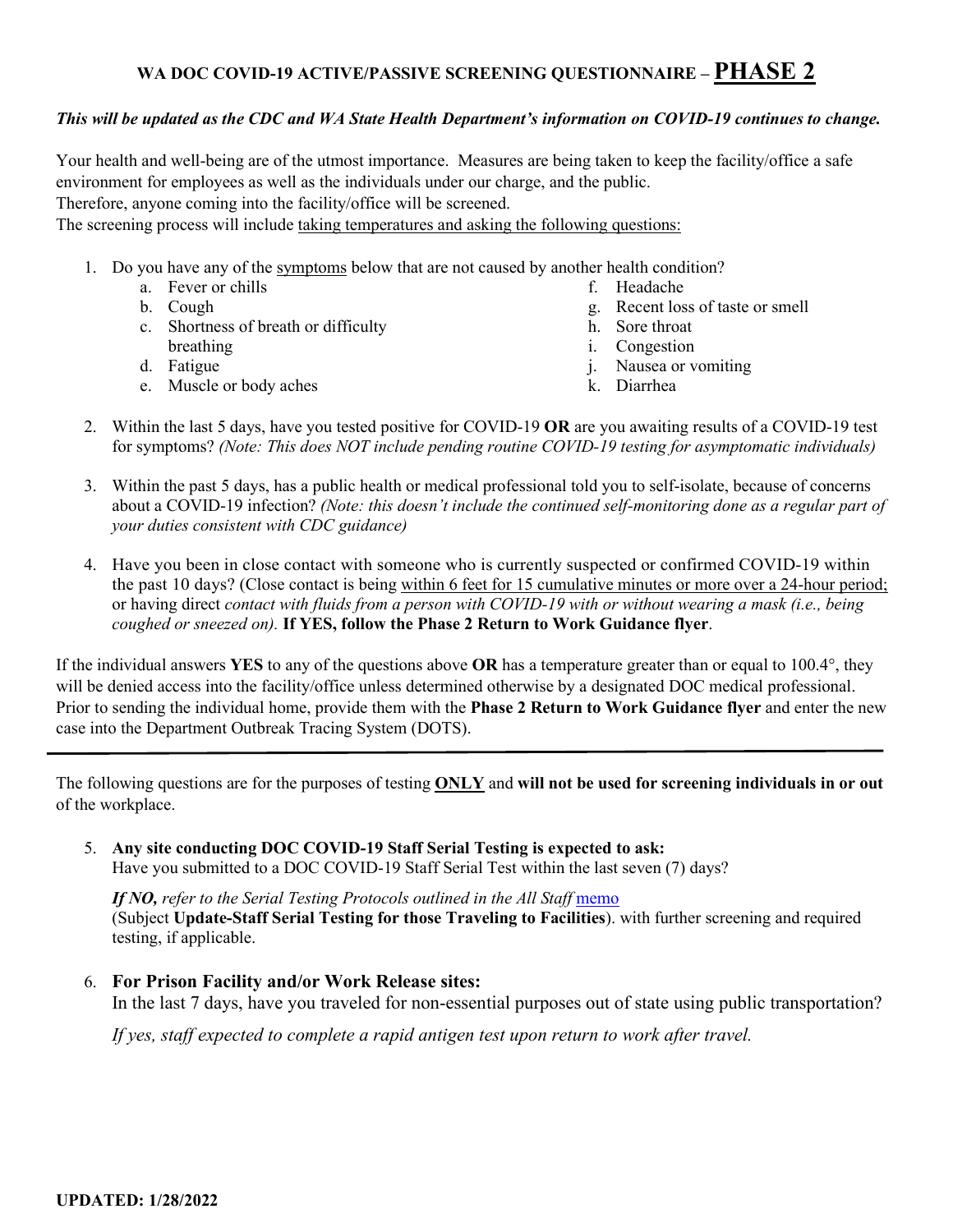### **WA DOC COVID-19 ACTIVE/PASSIVE SCREENING QUESTIONNAIRE - PHASE 3**

### *This will be updated as the CDC and WA State Health Department's information on COVID-19 continues to change.*

Your health and well-being are of the utmost importance. Measures are being taken to keep the facility/office a safe environment for employees as well as the individuals under our charge, and the public. Therefore, anyone coming into the facility/office will be screened.

The screening process will include taking temperatures and asking the following questions.

1. Do you have any of th[e symptoms](https://www.cdc.gov/coronavirus/2019-ncov/symptoms-testing/symptoms.html) below that are not caused by another health condition?

| a. Fever or chills<br>b. Cough<br>c. Shortness of breath or difficulty<br>breathing<br>d. Fatigue | f. Headache<br>g. Recent loss of taste or smell<br>h. Sore throat<br><i>i.</i> Congestion<br>j. Nausea or vomiting |
|---------------------------------------------------------------------------------------------------|--------------------------------------------------------------------------------------------------------------------|
| e. Muscle or body aches                                                                           | k. Diarrhea                                                                                                        |
|                                                                                                   |                                                                                                                    |

- 2. Within the last 5 days, have you tested positive for COVID-19 **OR** are you awaiting results of a COVID-19 test for symptoms? *(Note: This does NOT include pending routine COVID-19 testing for asymptomatic individuals)*
- 3. Within the past 5 days, has a public health or medical professional told you to self-isolate, because of concerns about a COVID-19 infection? *(Note: this doesn't include the continued self-monitoring done as a regular part of your duties consistent with CDC guidance)*
- 4. Do you have ongoing close contact with someone **within your household** with whom you have ongoing contact who was diagnosed with, or tested positive for, COVID-19 within the past 10 days? (Close contact is being within 6 feet for 15 cumulative minutes or more over a 24-hour period; or having direct *contact with fluids from a person with COVID-19 with or without wearing a mask (i.e., being coughed or sneezed on).*

If the individual answers **YES** to any of the questions above OR has a temperature greater than or equal to 100.4°, they will be denied access into the facility/office unless determined otherwise by a designated DOC medical professional. Prior to sending the individual home, **provide them with the Phase 3 Return to Work Guidance flyer** and enter the new case into the Department Outbreak Tracing System (DOTS).

The following questions are for the purposes of **testing ONLY** and will **not be used for screening individuals in or out** of the workplace.

5. Have you been in close contact with someone who is **not in your household** and who is currently suspected or confirmed COVID-19 positive within the past 10 days?

Close contact is being within 6 feet for 15 cumulative minutes or more over a 24-hour period; or having direct *contact with fluids from a person with COVID-19 with or without wearing a mask (i.e., being coughed or sneezed on).* 

*If YES, follow rapid antigen testing guidance per Phase 3 RTW flyer.*

6. **Any site conducting DOC COVID-19 Staff Serial Testing is expected to ask:**  Have you submitted to a DOC COVID-19 Staff Serial Test within the last seven (7) days?

*If NO, refer to the Serial Testing Protocols outlined in the All Staff* [memo](https://www.doc.wa.gov/corrections/covid-19/docs/2021-0428-all-staff-memo-update-staff-serial-testing-for-those-traveling-to-facilities.pdf)  (Subject **Update-Staff Serial Testing for those Traveling to Facilities**). with further screening and required testing, if applicable.

7. **For Prison Facility and/or Work Release sites:** 

In the last 7 days, have you traveled for non-essential purposes out of state using public transportation?

*If yes, staff expected to complete a rapid antigen test upon return to work after travel.*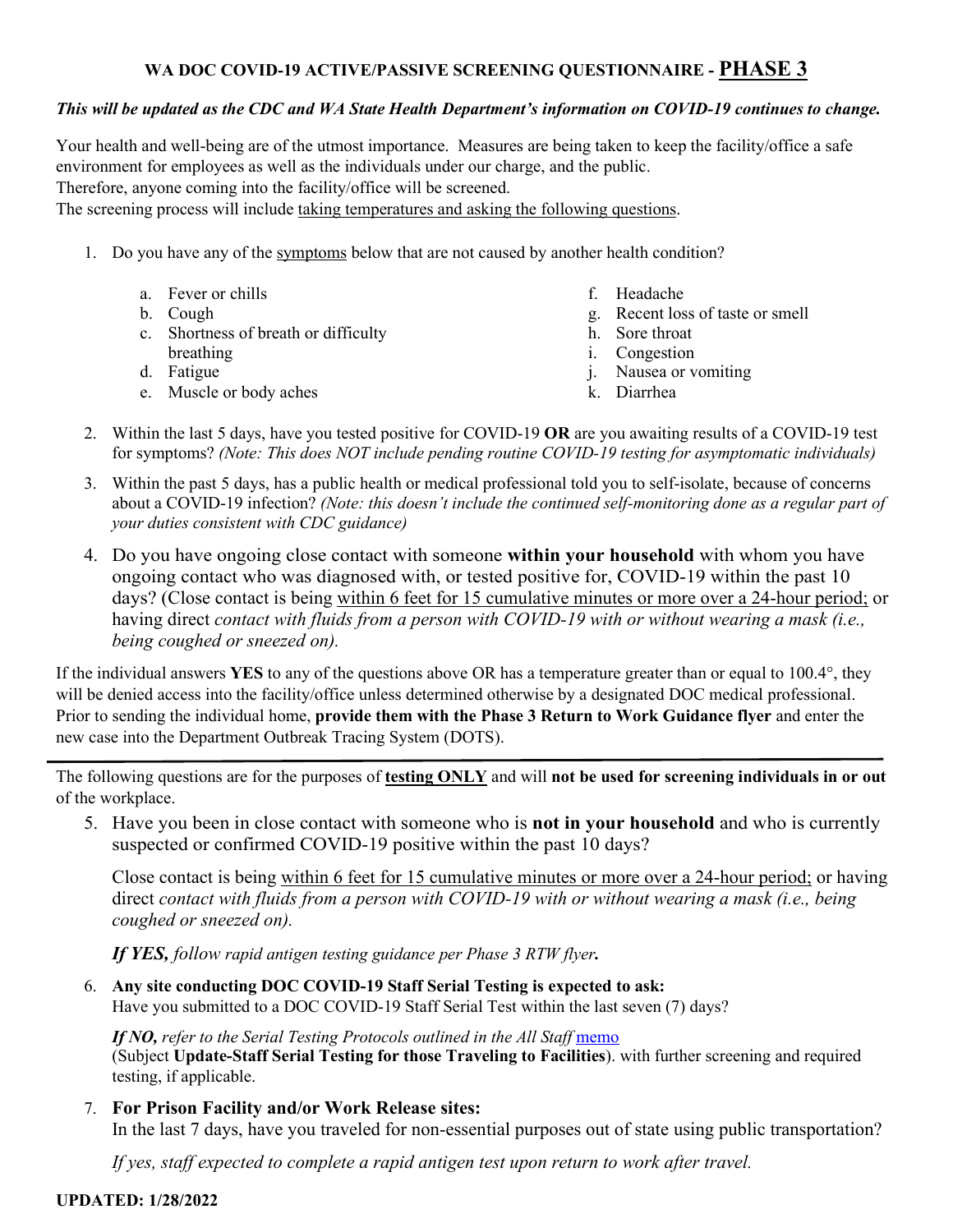WA COVID-19 Staffing Shortage Return to Work Guidance Phase 2

*This phase occurs when local resources are limited. Some positions may not be filled which typically results in program, recreation, or office closures. Internal and external Represented resources may be deployed to maintain adequate operations.*

# For Staff Who Test Positive for COVID-19 or Have COVID-19 Symptoms

| <b>ISOLATION = Positive COVID-19 test or have COVID-19 symptoms</b>                                                                                                                                                                                                                                      |                                                                                                                                                                                                                                                                                                  |  |  |
|----------------------------------------------------------------------------------------------------------------------------------------------------------------------------------------------------------------------------------------------------------------------------------------------------------|--------------------------------------------------------------------------------------------------------------------------------------------------------------------------------------------------------------------------------------------------------------------------------------------------|--|--|
| If you test positive [PCR or Rapid Antigen Test (RAT)] or have COVID symptoms<br>Notify your supervisor/shift office/work location or<br>(fill in, if different),<br>and immediately leave the workplace                                                                                                 |                                                                                                                                                                                                                                                                                                  |  |  |
|                                                                                                                                                                                                                                                                                                          |                                                                                                                                                                                                                                                                                                  |  |  |
| IF SYMPTOMATIC, and have not yet tested positive,<br>test via PCR, if possible,<br>complete a Workplace Denial Form 03-110,<br>and designated staff enter case into DOTS by designated<br>staff. A nurse will contact you and ask about your close<br>contacts. Not necessary to contact nurse directly. | IF TESTED POSITIVE at work, either PCR or RAT,<br>a nurse will follow up and ask about close contacts.<br>IF TEST IS INCONCLUSIVE (PCR) repeat PCR test curbside<br>at facility. A nurse will contact you.<br>DO NOT need to complete the Workplace Denial Form or<br>to contact nurse directly. |  |  |
|                                                                                                                                                                                                                                                                                                          |                                                                                                                                                                                                                                                                                                  |  |  |
| Isolate* for 5 full days. Calculate a return to work date:<br>Calculate from actual test date, if staff can confirm, or lab received date OR symptom onset date<br>(example: 1/20/22 test date/symptoms first appear + 5 days = return to work on 1/26/22)                                               |                                                                                                                                                                                                                                                                                                  |  |  |
|                                                                                                                                                                                                                                                                                                          |                                                                                                                                                                                                                                                                                                  |  |  |
| IF: Your symptoms are improving,<br>AND you have been fever-free for 24 hours without fever-reducing medicine<br>THEN: Return to work on day 6 (or next work shift after day 6).                                                                                                                         |                                                                                                                                                                                                                                                                                                  |  |  |
|                                                                                                                                                                                                                                                                                                          | NOTE: If you are still too sick to return to work, follow your facility/work location call-in procedures for absence.                                                                                                                                                                            |  |  |
|                                                                                                                                                                                                                                                                                                          |                                                                                                                                                                                                                                                                                                  |  |  |
| DAY 6:<br>Complete Rapid Antigen Test (RAT) prior to facility entry (curbside testing if possible). If negative, return to work.<br>If Day 6 RAT is positive, isolate for 2 more days, no need to contact assigned nurse.<br>Return to work on day 8 (or next work shift after day 8).                   |                                                                                                                                                                                                                                                                                                  |  |  |
|                                                                                                                                                                                                                                                                                                          |                                                                                                                                                                                                                                                                                                  |  |  |
|                                                                                                                                                                                                                                                                                                          | ↓                                                                                                                                                                                                                                                                                                |  |  |
| <b>DAY 8:</b><br>Complete Rapid Antigen Test (RAT) prior to facility entry.<br>If Day 8 RAT is positive, isolate for 2 more days, no need to contact assigned nurse.<br>Return to work on day 10 (or next work shift after day 10).                                                                      |                                                                                                                                                                                                                                                                                                  |  |  |
|                                                                                                                                                                                                                                                                                                          | (if additional test is necessary)                                                                                                                                                                                                                                                                |  |  |
|                                                                                                                                                                                                                                                                                                          | ↓                                                                                                                                                                                                                                                                                                |  |  |
| DAY 10:<br>Complete Rapid Antigen Test (RAT) prior to facility entry. If Day 10 RAT is positive, contact assigned nurse.<br>The nurse will establish RTW date.                                                                                                                                           |                                                                                                                                                                                                                                                                                                  |  |  |

\* Notes: Nurse advice supersedes this protocol, but is not required for Return to Work. If you are hospitalized for COVID, contact assigned nurse within 8 hours.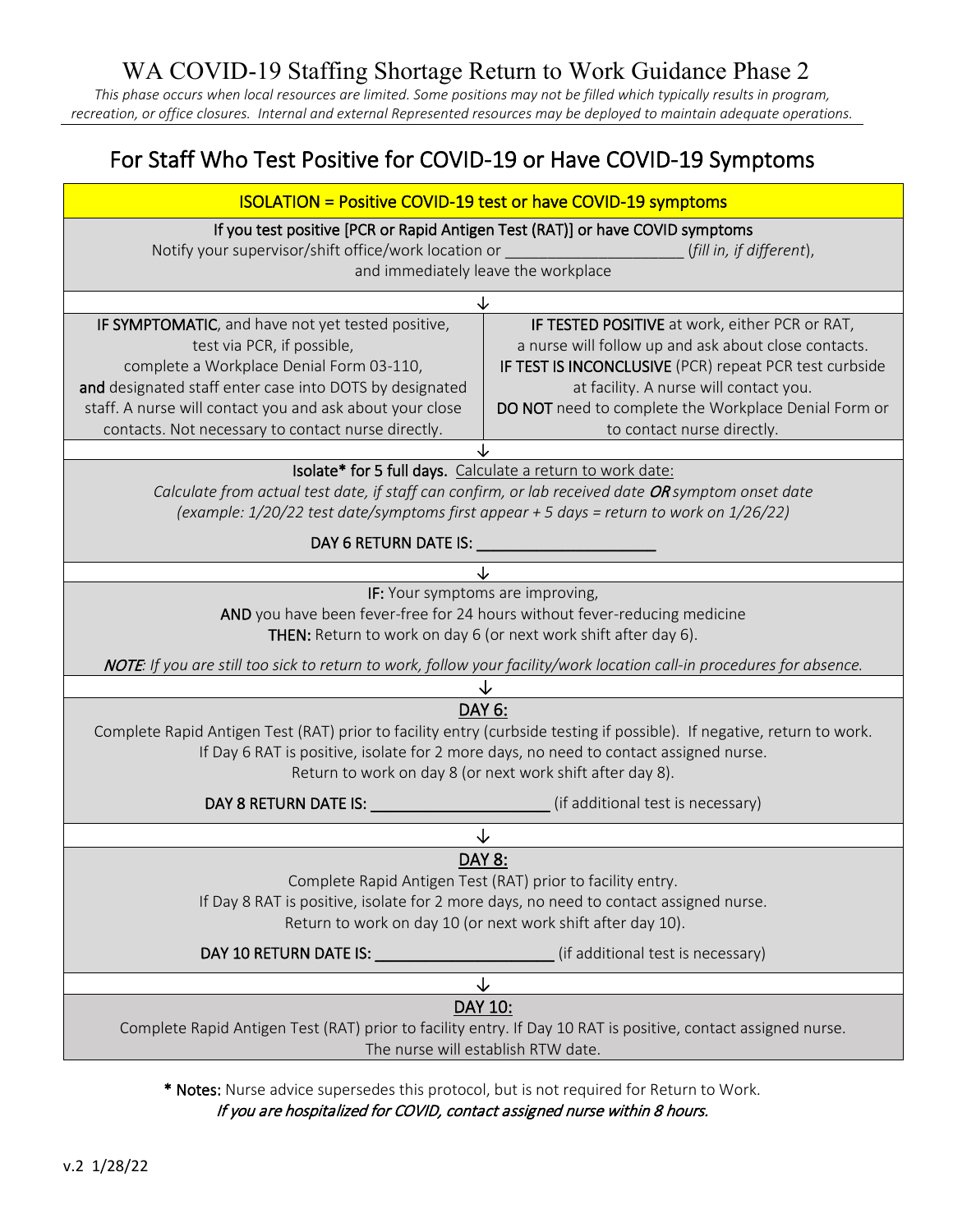*This phase occurs when local resources are limited. Some positions may not be filled which typically results in program, recreation, or office closures. Internal and external Represented resources may be deployed to maintain adequate operations.*

# For Staff Who Are Identified as Close Contacts

| <b>QUARANTINE = Exposed to someone with COVID-19</b>                                                                                                                                                                                                                                                                                                                                       |                                                                                                    |  |  |  |
|--------------------------------------------------------------------------------------------------------------------------------------------------------------------------------------------------------------------------------------------------------------------------------------------------------------------------------------------------------------------------------------------|----------------------------------------------------------------------------------------------------|--|--|--|
| Close contact at work or in the community outside the home                                                                                                                                                                                                                                                                                                                                 |                                                                                                    |  |  |  |
| Quarantine 3 full days Calculate a return to work date:<br>Return to work on day 4 from date of last contact or if not known, from date of notification.<br>(example: $1/20/22$ last contact date + 3 days = return to work on $1/24/22$ )                                                                                                                                                 |                                                                                                    |  |  |  |
|                                                                                                                                                                                                                                                                                                                                                                                            |                                                                                                    |  |  |  |
| Facility completes a Workplace Denial Form 03-110 and designated staff enter case into DOTS<br>(Not necessary for staff to contact nurse.)                                                                                                                                                                                                                                                 |                                                                                                    |  |  |  |
|                                                                                                                                                                                                                                                                                                                                                                                            |                                                                                                    |  |  |  |
| DAY <sub>4</sub><br>Rapid Antigen Test daily for next 3 work days upon return,<br>in addition to PCR serial testing (if serial testing at work location).                                                                                                                                                                                                                                  |                                                                                                    |  |  |  |
| IF NEGATIVE:<br>Remain at work<br>Strict masking adherence, in addition to the PPE<br>matrix, including wearing a mask for 10 calendar<br>days at ALL times when around others.<br>(surgical mask or voluntary N95)<br>No eating or drinking around others within 6 ft.<br>If symptoms develop, follow the isolation protocol,<br>leave the workplace immediately, if on shift             | IF POSITIVE:<br>Immediately leave work<br>Follow isolation protocol on other side of this<br>flyer |  |  |  |
| Ongoing close contact within your household                                                                                                                                                                                                                                                                                                                                                |                                                                                                    |  |  |  |
| Quarantine 5 full days<br>Return to work on Day 6 from date of diagnosis of initial household contact OR if not known, date of notification.<br>(example: 1/20/22 household member's test date + 5 days = return to work on 1/26/22)<br>Not necessary for staff to contact nurse.<br>Facility completes a Workplace Denial Form 03-110 and case needs entry into DOTS by designated staff. |                                                                                                    |  |  |  |
| DAY 6 RETURN DATE IS:                                                                                                                                                                                                                                                                                                                                                                      |                                                                                                    |  |  |  |
| DAY <sub>6</sub><br>Rapid Antigen Test daily on scheduled workdays for 14 calendar day period upon return,<br>in addition to PCR serial testing (if serial testing is conducted at work location).                                                                                                                                                                                         |                                                                                                    |  |  |  |
| IF NEGATIVE:<br>Remain at work<br>Strict masking adherence, in addition to the PPE<br>matrix, including wearing a mask for 10 calendar<br>days at ALL times when around others.<br>(surgical mask or voluntary N95)<br>No eating or drinking around others within 6 ft.<br>If symptoms develop, follow the isolation protocol,<br>leave the workplace, if on shift                         | IF POSITIVE:<br>Immediately leave work<br>Follow isolation protocol on other side of this<br>flyer |  |  |  |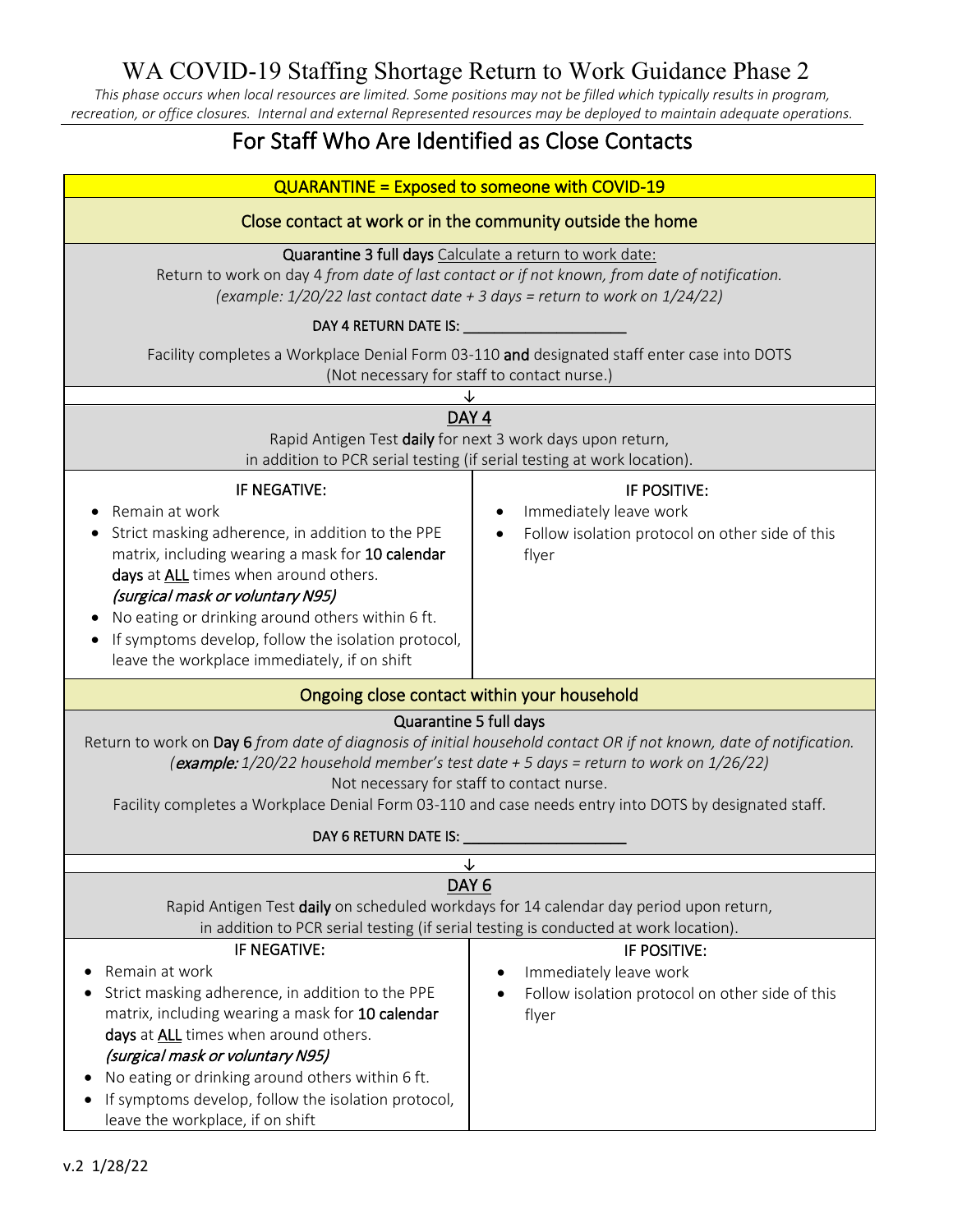# WA COVID-19 Staffing Shortage Return to Work Guidance Phase 3

*This phase occurs when local resources are inadequate and requires more significant operational modifications to allow for the maximization of available local resources. Outside resources are requested and some employees may be asked to work out of job class. Use of DOC resources statewide, regardless of representation, may be utilized to maintain core correctional operations (custody, health services, food service, laundry, ferry services, and other business areas as determined by the EOC).*

# For Staff Who Test Positive for COVID-19 or have COVID-19 Symptoms

| ISOLATION = Positive/Inconclusive COVID-19 test or have COVID-19 symptoms                                                                                                                                                                                                                            |                                                                                                                                                                                                                                                                                                  |  |  |  |
|------------------------------------------------------------------------------------------------------------------------------------------------------------------------------------------------------------------------------------------------------------------------------------------------------|--------------------------------------------------------------------------------------------------------------------------------------------------------------------------------------------------------------------------------------------------------------------------------------------------|--|--|--|
| If you test positive [PCR or Rapid Antigen Test (RAT)] or have COVID symptoms<br>and immediately leave the workplace                                                                                                                                                                                 |                                                                                                                                                                                                                                                                                                  |  |  |  |
|                                                                                                                                                                                                                                                                                                      |                                                                                                                                                                                                                                                                                                  |  |  |  |
| IF SYMPTOMATIC, and have not yet tested positive,<br>test via PCR, if possible,<br>complete a Workplace Denial Form 03-110,<br>and designated staff enter case into DOTS.<br>A nurse will follow up and ask about close contacts.<br>Not necessary to contact nurse directly                         | IF TESTED POSITIVE at work, either PCR or RAT,<br>a nurse will follow up and ask about close contacts.<br>IF TEST IS INCONCLUSIVE (PCR) repeat PCR test curbside<br>at facility. A nurse will contact you.<br>DO NOT need to complete the Workplace Denial Form<br>or to contact nurse directly. |  |  |  |
|                                                                                                                                                                                                                                                                                                      |                                                                                                                                                                                                                                                                                                  |  |  |  |
| Isolate* for 5 full days. Calculate a return to work date:<br>Calculate from actual test date, if staff can confirm, or lab received date OR symptom onset date<br>(example: $1/20/22$ test date/symptoms first appear + 5 days = return to work on $1/26/22$ )                                      |                                                                                                                                                                                                                                                                                                  |  |  |  |
|                                                                                                                                                                                                                                                                                                      |                                                                                                                                                                                                                                                                                                  |  |  |  |
|                                                                                                                                                                                                                                                                                                      | ↓                                                                                                                                                                                                                                                                                                |  |  |  |
| IF: Your symptoms are improving,<br>AND: you have been fever-free for 24 hours without fever-reducing medicine<br>THEN: Return to work on day 6 (or next work shift after day 6).                                                                                                                    |                                                                                                                                                                                                                                                                                                  |  |  |  |
|                                                                                                                                                                                                                                                                                                      | NOTE: If you are still too sick to return to work, follow your facility/work location call-in procedures for absence.                                                                                                                                                                            |  |  |  |
|                                                                                                                                                                                                                                                                                                      |                                                                                                                                                                                                                                                                                                  |  |  |  |
| DAY 6:<br>Complete Rapid Antigen Test (RAT) prior to facility entry (curbside testing if possible). If Negative, return to work.<br>If Day 6 test is positive, isolate for 2 more days, no need to contact assigned nurse.<br>Will need to return to work on day 8 (or next work shift after day 8). |                                                                                                                                                                                                                                                                                                  |  |  |  |
|                                                                                                                                                                                                                                                                                                      |                                                                                                                                                                                                                                                                                                  |  |  |  |
|                                                                                                                                                                                                                                                                                                      | ↓                                                                                                                                                                                                                                                                                                |  |  |  |
| <b>DAY 8:</b><br>Complete Rapid Antigen Test (RAT) prior to facility entry.<br>If Day 8 test is positive, isolate for 2 more days, no need to contact assigned nurse.<br>Will need to return to work on day 10 (or next work shift after day 10)                                                     |                                                                                                                                                                                                                                                                                                  |  |  |  |
| DAY 10 RETURN DATE IS: ____                                                                                                                                                                                                                                                                          | (if additional test is necessary)                                                                                                                                                                                                                                                                |  |  |  |
| ↓                                                                                                                                                                                                                                                                                                    |                                                                                                                                                                                                                                                                                                  |  |  |  |
| DAY 10:<br>Complete Rapid Antigen Test (RAT) prior to facility entry. If Day 10 test is positive, contact the assigned nurse.<br>The nurse will establish RTW date                                                                                                                                   |                                                                                                                                                                                                                                                                                                  |  |  |  |

Notes: Nurse advice supersedes this protocol, but is not required for Return to Work. If you are hospitalized for COVID, contact assigned nurse within 8 hours.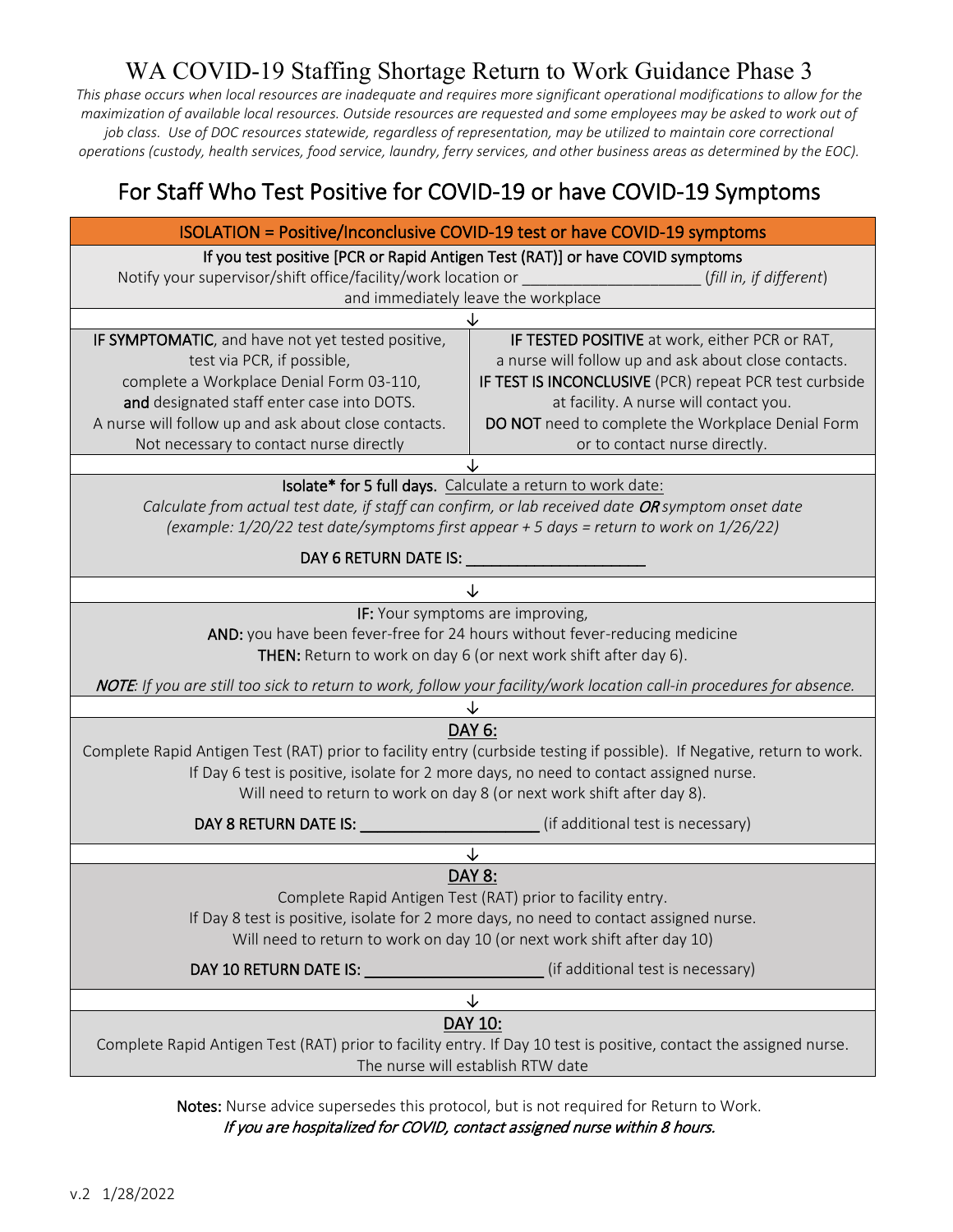# WA COVID-19 Staffing Shortage Return to Work Guidance Phase 3

*This phase occurs when local resources are inadequate and requires more significant operational modifications to allow for the maximization of available local resources. Outside resources are requested and some employees may be asked to work out of job class. Use of DOC resources statewide, regardless of representation, may be utilized to maintain core correctional operations (custody, health services, food service, laundry, ferry services, and other business areas as determined by the EOC).*

## For Staff Who Are Identified as Close Contacts

| <b>QUARANTINE = Exposed to someone with COVID-19</b>                                                                                                                                                                                                                                                                                                                                                                     |                                                                                                    |  |  |  |
|--------------------------------------------------------------------------------------------------------------------------------------------------------------------------------------------------------------------------------------------------------------------------------------------------------------------------------------------------------------------------------------------------------------------------|----------------------------------------------------------------------------------------------------|--|--|--|
| Close contact at work or in the community outside the home                                                                                                                                                                                                                                                                                                                                                               |                                                                                                    |  |  |  |
| Remain at work AND<br>Rapid Antigen Testing Days 0, 3, 5, and 7 (or next work shift if falls on day off)<br>in addition to PCR serial testing (if serial testing at work location).<br>Facility completes a Workplace Denial Form 03-110 and case needs entry into DOTS by designated staff.<br>(Not necessary for staff to contact nurse.)                                                                              |                                                                                                    |  |  |  |
| IF NEGATIVE:<br>Remain at work<br>Strict masking adherence, in addition to the PPE<br>matrix, including wearing a mask for 10 calendar<br>days at ALL times when around others.<br>(surgical mask or voluntary N95)<br>No eating or drinking around others within 6 ft.<br>If symptoms develop, follow the isolation protocol,<br>leave the workplace immediately if on shift                                            | IF POSITIVE:<br>Immediately leave work<br>Follow isolation protocol<br>on other side of this flyer |  |  |  |
| Ongoing close contact within your household                                                                                                                                                                                                                                                                                                                                                                              |                                                                                                    |  |  |  |
| Quarantine 5 full days<br>Return to work on day 6 from date of diagnosis of initial household contact OR if not known, date of notification.<br>(example: 1/20/22 household member's test date + 5 days = return to work on 1/26/22)<br>Facility completes a Workplace Denial Form 03-110 and case needs entry into DOTS by designated staff.<br>(Not necessary for staff to contact nurse.)<br>DAY 6 RETURN DATE IS: __ |                                                                                                    |  |  |  |
| ↓                                                                                                                                                                                                                                                                                                                                                                                                                        |                                                                                                    |  |  |  |
| DAY <sub>6</sub><br>Rapid Antigen Test daily on scheduled workdays for 14 day calendar period upon return<br>in addition to PCR serial testing (if serial testing at work location).                                                                                                                                                                                                                                     |                                                                                                    |  |  |  |
| IF NEGATIVE:<br>Remain at work<br>Strict masking adherence in addition to the PPE<br>matrix, including wearing a mask for 10 calendar<br>days at ALL times when around others.<br>(surgical mask or voluntary N95)<br>No eating or drinking around others within 6 ft.<br>If symptoms develop, follow the isolation protocol,<br>leave the workplace immediately, if on shift                                            | IF POSITIVE:<br>Immediately leave work<br>Follow isolation protocol on other side of this<br>flyer |  |  |  |